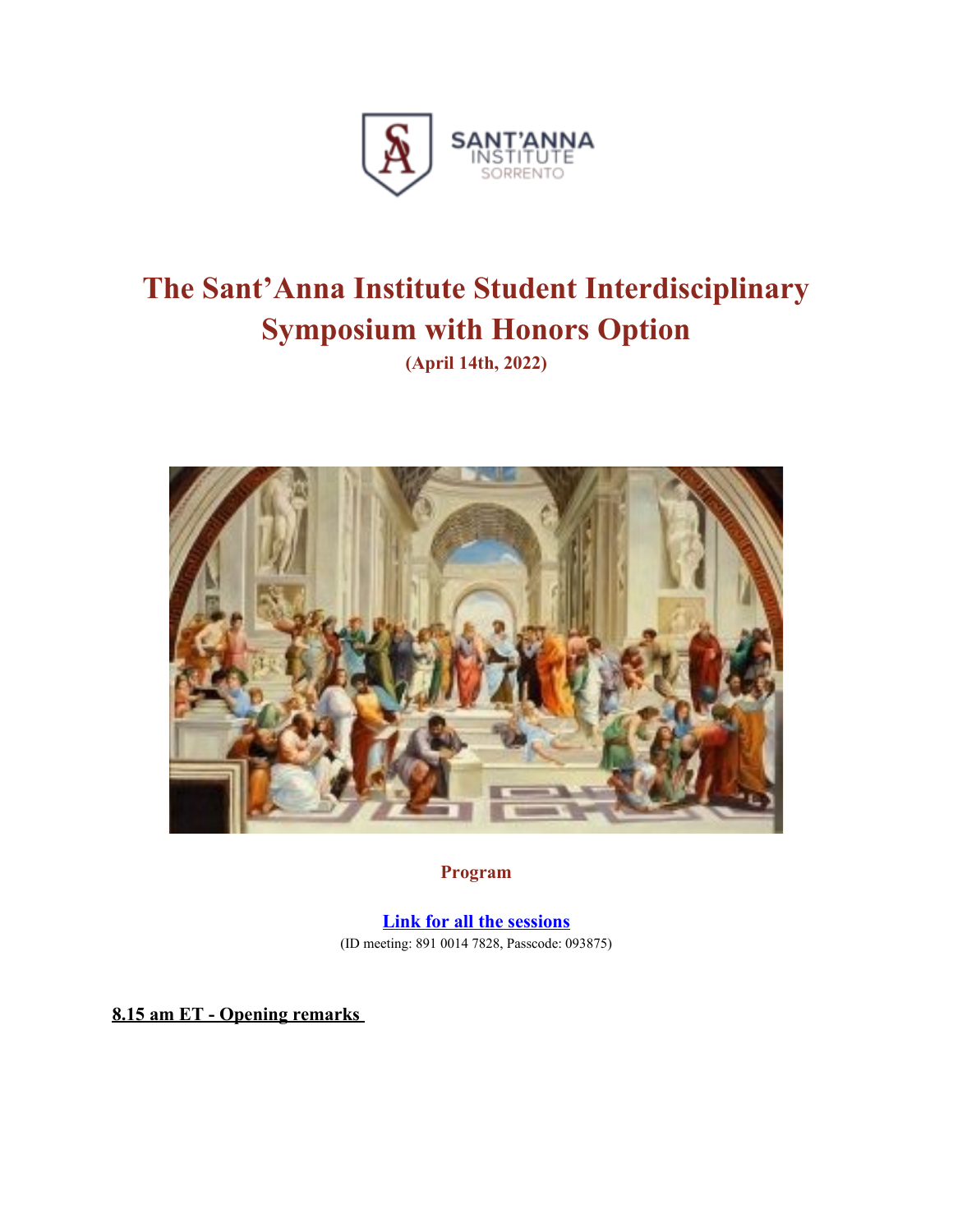## **Session 1 - 8 .30 - 9. 45 am ET** Moderator: Domenico Palumbo (Sant'Anna Institute) **Life and Literature**

Felicia Helmlinger, University of North Carolina at Wilmington, *Narrative Interactional Research on Transnational Adoptees* 

Jessica Watson (Saint Louis University - Sant'Anna Institute), *Il Degrado dell'Umanità*

Margaret Leahy (Susquehanna University - Sant'Anna Institute) and Andrew Williams (St. Lawrence University - Sant'Anna Institute), *Contemporary Italian Writers and War*

 **Session 2 - 10 am - 1 1 am ET Italian Language and Literature** Moderator: Marco Marino (Sant'Anna Institute)

Nick Simonetti, Brandeis University, *A Letter to Dante*

Dante La Penna, University of Toronto Mississauga, *Reinventare la classe di lingua per promuovere un ambiente di apprendimento più comunicativo, inclusivo e interattivo*

## **Session 3 - 11.15 am - 12.30 pm ET**

**History and Politics** Moderator: Alessandro Buffa ("Orientale" University of Naples and Sant'Anna Institute)

Maggi Karagosian, Ohio University, *Money Talks… and Votes: How Campaign Finances Influence Senatorial Votes in the 116th Congress.*

Skyler Bergeron (St. Lawrence University), *The Role of Queer Liberation in Establishing an Anti-Fascist Spain*

Laura Soran (Texas State University), *The Afro-Italian woman and Fascism*